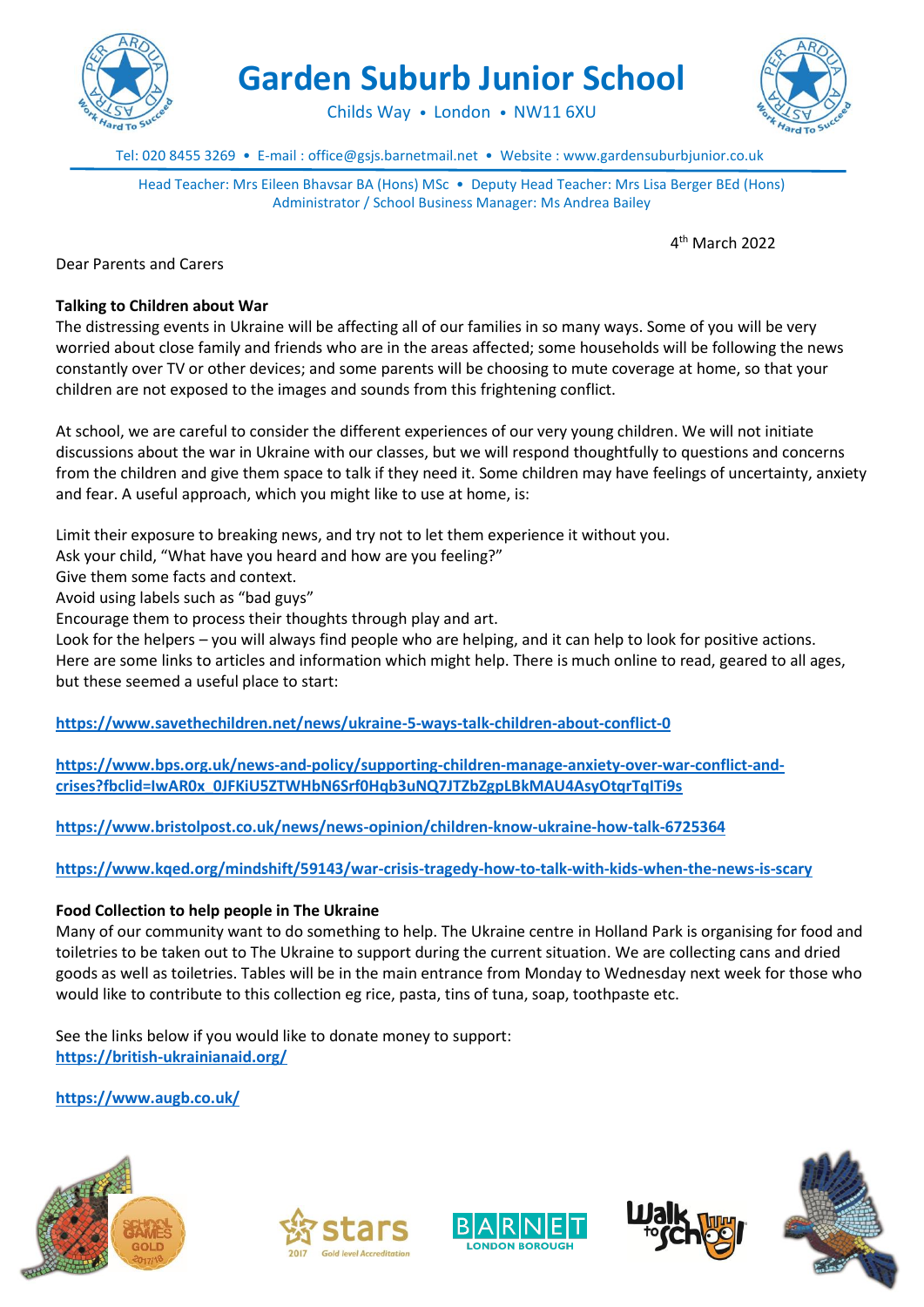

**Garden Suburb Junior School**



Childs Way • London • NW11 6XU

Tel: 020 8455 3269 • E-mail : office@gsjs.barnetmail.net • Website : www.gardensuburbjunior.co.uk

Head Teacher: Mrs Eileen Bhavsar BA (Hons) MSc • Deputy Head Teacher: Mrs Lisa Berger BEd (Hons) Administrator / School Business Manager: Ms Andrea Bailey

### **Curriculum Events and Assemblies**

We engage and motivate your children with a wide variety of events that enrich their learning experiences across the curriculum. We put a lot of emphasis on developing the children's 'cultural capital' this way. In addition, these events also support remembering of their learning.

**Please see the 'Latest News' on our website for more details on our curriculum events <https://www.gardensuburbjunior.co.uk/news/?pid=258&nid=2>**

- **LGBT+ History Month:** The focus of lower school assembly this week was celebrating diversity and acceptance of difference. The children learnt that the LGBTQ+ community (that is all the people who are lesbian, gay, bisexual, transgender and queer or questioning) have unfortunately not always been treated with respect. This is usually because people do not understand that it is fine to be different or to live a different lifestyle. The children learnt that everyone has the right to be treated fairly, to be safe and to be happy. I was proud of the Year 3 and Year 4 children and impressed with their maturity during when answering questions
- **Class Assemblies:** Well done 4S for their fabulous assembly this week on the theme of equality. Please see the dates for the **4J** class assemblies which will take place in the school hall at 2:30pm on Tuesday 8<sup>th</sup> March.
- **Football:** It has been a busy fortnight for both the girls' and mixed teams. The girls' team played a friendly against Martin who showed good teamwork to defend as a unit. We were unlucky not to score with the opposition goalkeeper making two excellent saves but unfortunately Martin finished the game as 3-0 winners. Defeats, however, are often the games that we learn most from and hoped to come back stronger.

This Wednesday, the girls played in the John King Trophy against St Vincent's who were playing with confidence after defeating Fairway 10-0. Our team performed admirably on an incredibly muddy pitch and they were able to learn from the Martin match to defend more solidly as a team. Despite hitting the post and having some good chances we couldn't quite find a goal and the match finished 0-0. In the resulting penalty shootout, the girls scored all three of their penalties to run out 3-1 winners. A match in the John King Trophy semi-final now awaits..

The mixed team also had to contend with a muddy pitch against Moss Hall Juniors in the Martin Cup. In the first half, the team played with confidence and quickly went 3-0 before half time. In the second half, however, Moss Hall came back strongly and were unluckily to lose 4-3. We are now through to the quarterfinal stage where we will face Brookland later this month.

The mixed team had two league games. First up was St Mary's who we defeated 5-2. Next up was Dollis who were a team who played with controlled power and aggression. We played some excellent football to go 3-1 up at half-time. Dollis, however, stepped up their effort in the second half and came back strongly. It was a tough half of football but the mixed team should be commended for their effort and enthusiasm to keep Dollis out. In the end, the match finished 5-3 to Garden Suburb to continue our 100% record. Fixtures Frith Manor and SMSJ remain in the league.